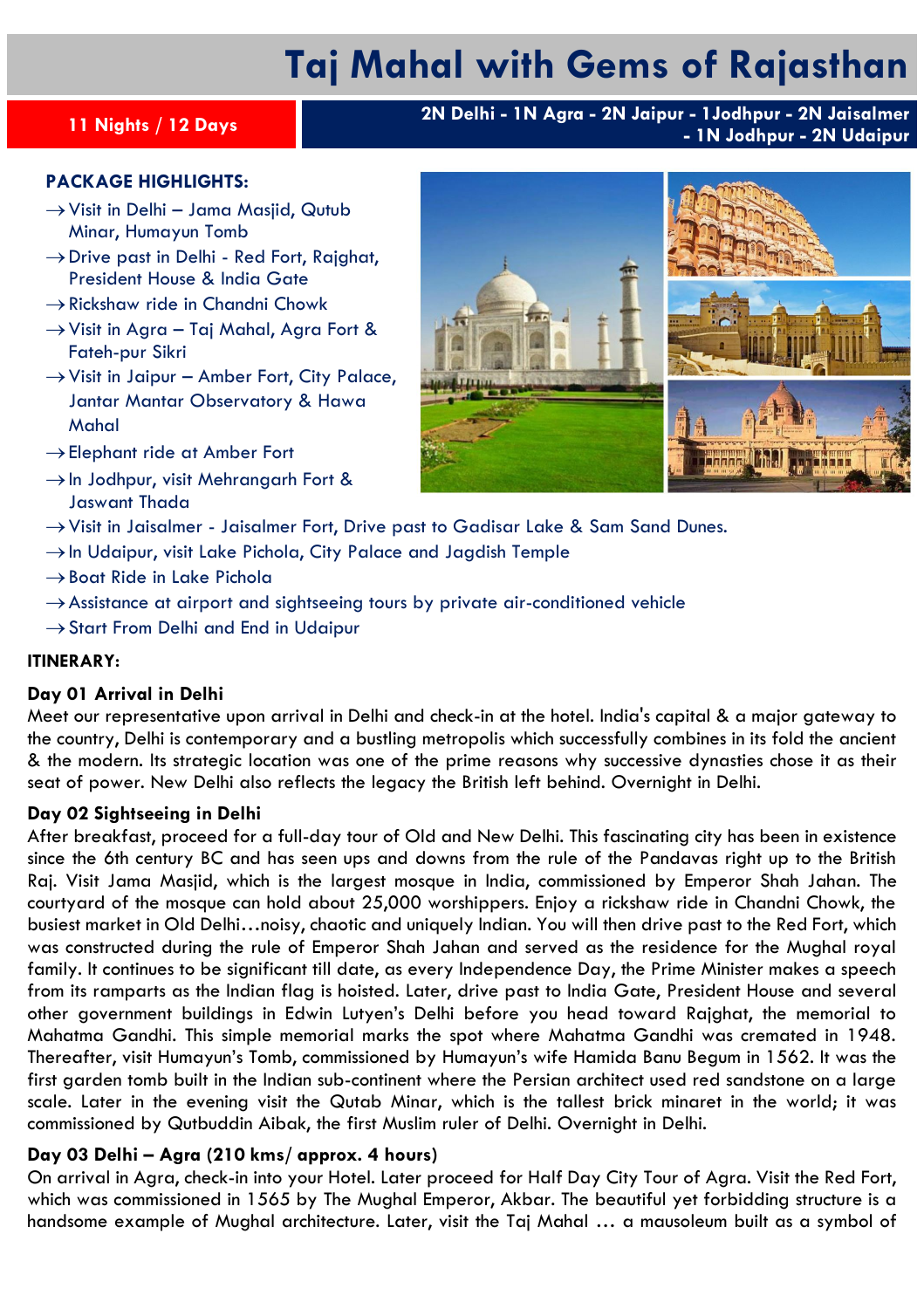Emperor Shah Jehan's devotion to his beloved queen Mumtaz Mahal. Considered an architectural marvel, its construction took thousands of workers over 21 years to complete. Overnight in Agra.

# **Day 04 Agra – Jaipur (230 km/approx. 5 hours)**

After breakfast, drive to Jaipur and enroute visit Fatehpur Sikri, which was built by Emperor Akbar and is home to many historical buildings. Akbar wanted to make Fatehpur Sikri his headquarters; however, he had to abandon it due to shortage of water. The Tomb of Sheikh Salim Chishti enshrines the burial place of the Sufi saint who lived a religious life here. Today, Fatehpur Sikri is a UNESCO World heritage site. Further drive to Jaipur and check into your Hotel. Jaipur is the gateway to the magnificent and vibrant state of Rajasthan. Evening take a stroll in the markets of Jaipur for the traditional dresses and shoes, curio shops, blue pottery etc. Overnight in Jaipur.

# **Day 05Jaipur**

Proceed for full-day sightseeing trip of Jaipur, also known as the 'Pink City'. The city of Jaipur is capital to the state of Rajasthan, famous for its colorful culture, forts, palaces, and lakes. Jaipur owes its name to the founder of the city, warrior king Sawai Jai Singh II. Visit the Amber Fort. The best way to explore the fort is to ride up to it on Elephant back. Prominent structures inside the fort are the Diwan-i-Aam, adorned with latticed galleries, the Ganesh Pol, with a beautiful painted image of Lord Ganesh, and the stunning Sheesh Mahal, a hall decorated with thousands of tiny mirrors. Later, stop to photograph the beautiful Hawa Mahal, also known as the "Palace of the Winds." This beautiful façade with its ornately carved latticework windows was designed so the ladies of the palace could look out onto the streets unobserved. Later you will visit the City Palace… again, a synthesis of Rajasthani and Mughal styles. The museums here showcase rare and ancient manuscripts, arms dating back to the 15th century, and costumes of erstwhile royalty. Later, visit the Jantar Mantar Observatory, comprising geometric devices for measuring time, and tracking stars in their orbits. Overnight in Jaipur.

# **Day 06 Jaipur – Jodhpur (340 kms / approx. 6.5 hours)**

After breakfast proceed to Jodhpur. Arrive Jodhpur and check-in to your hotel. Proceed for half-day sightseeing trip of Jodhpur, which is the second largest city in Rajasthan and also called the 'Sun City'. Visit the Mehrangarh Fort. This spectacular fort made from red sandstone stands on a perpendicular cliff above the skyline of Jodhpur. The foundations of this fort were laid in 1459; today it houses a museum with a fine collection of arms, costumes, paintings and even a collection of palanquins. Also visit Jaswant Thada, a marble cenotaph built to commemorate Maharaja Jaswant Singh II. The monument, in its entirety, is built out of intricately carved sheets of marble. These stones are extremely thin and polished so that they emit a warm glow when the sun's rays dance across their surface. Later, drive past the Mandore garden, which showcases cenotaphs of Jodhpur's former rulers; instead of the usual umbrella-shaped cenotaphs these are built along the lines of a Hindu temple. Rest of the day at leisure. Overnight in Jodhpur.

# **Day 07 Jodhpur – Jaisalmer (310 km/approx. 6 hours)**

This morning after breakfast proceed to Jaisalmer. Jaisalmer, which lies in the heart of the Thar Desert…a city, seeped in color and rich tradition; it was once a major centre on the trading route between India and the west. Arrive Jaisalmer and check in to your hotel. Rest of the day at leisure. Overnight in Jaisalmer.

#### **Day 08 Jaisalmer**

This morning after breakfast proceed for half day tour of Jaisalmer. Visit Jaisalmer Fort, which is the only living fort of India and houses the entire township within its ramparts. Visit Salim Singh ki Haveli, built around 300 years ago, and Patwon-ki-Haveli which is the largest and most elaborate mansion of its kind in Jaisalmer, followed by a visit to Nathmal Ji ki Haveli, a grand mansion that blends Rajput and Islamic architecture. Later, drive past the beautiful Gadisar Lake and Badal Vilas, the present residence of erstwhile royal family. Later, visit Sam Sand Dunes, around 42 kms from Jaisalmer, is the closest place from where you can lose yourself in 'The Great Thar Desert'. Rest of the day at leisure. Overnight in Jaisalmer.

#### **Day 09 Jaisalmer - Jodhpur**

This morning after breakfast drive back to Jodhpur. Check-in to your hotel. Rest of the day at leisure. Overnight in Jodhpur.

# **Day 10 Jodhpur – Udaipur (270 kms / approx. 6 hours)**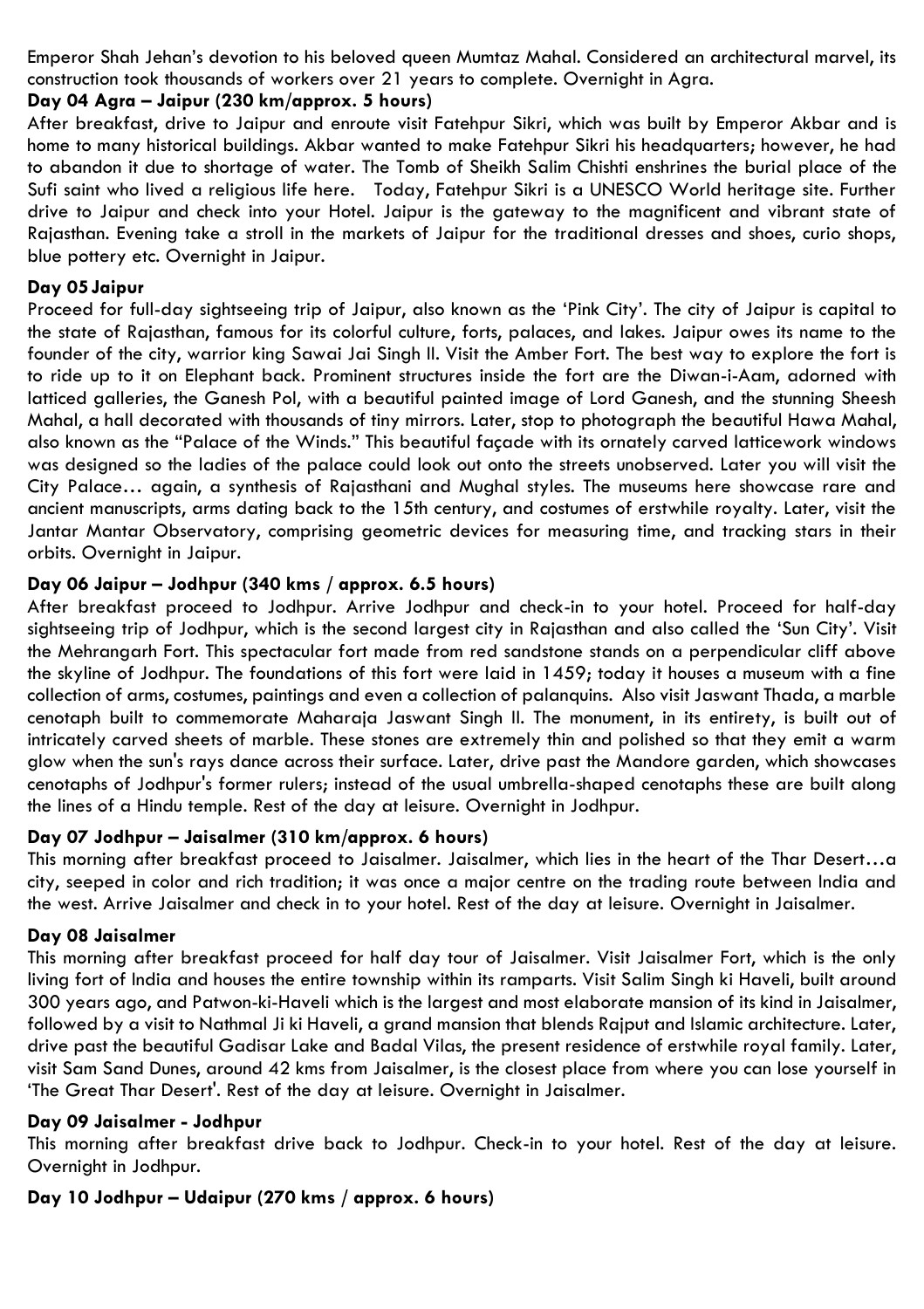After breakfast, proceed to Udaipur. Enroute, visit the Ranakpur Temples, acclaimed worldwide for their intricate and superb architectural style. These temples form one of the five major pilgrimages of the Jain's. Arrive Udaipur and check in to your hotel and relax. Rest of the day at leisure. Overnight in Udaipur.

# **Day 11 Sightseeing in Udaipur**

After breakfast, proceed for full-day tour of Udaipur. Visit the City Palace, standing on the east bank of Lake Pichola. The complex is a massive series of palaces built at different times from 1559. The balconies of the palace provide panoramic views of the Lake Palace Hotel and Jag Mandir on one side, and the city of Udaipur on the other. The paintings, mosaics, intricately carved 'chhatris' and the architecturally brilliant facade all contribute to making your visit to the City Palace a truly memorable experience. Thereafter, visit a picturesque garden, Sahelion ki Bari. You will visit also visit Jagdish Temple, which is raised on a tall terrace and was completed in 1651. It attaches a double-storey Mandapa (hall) to a double-storey saandhara (with a covered ambulatory) sanctum. In the evening, enjoy a boat ride on Lake Pichola (depending upon the water level of lake), which is an artificial fresh water lake, created in the year 1362 AD. Rest of the day at leisure. Overnight in Udaipur.

# **Day 12 Departure from Udaipur**

After breakfast, you will be transferred to Udaipur airport for return flight back home.

End of Services.



# **Route Map:**